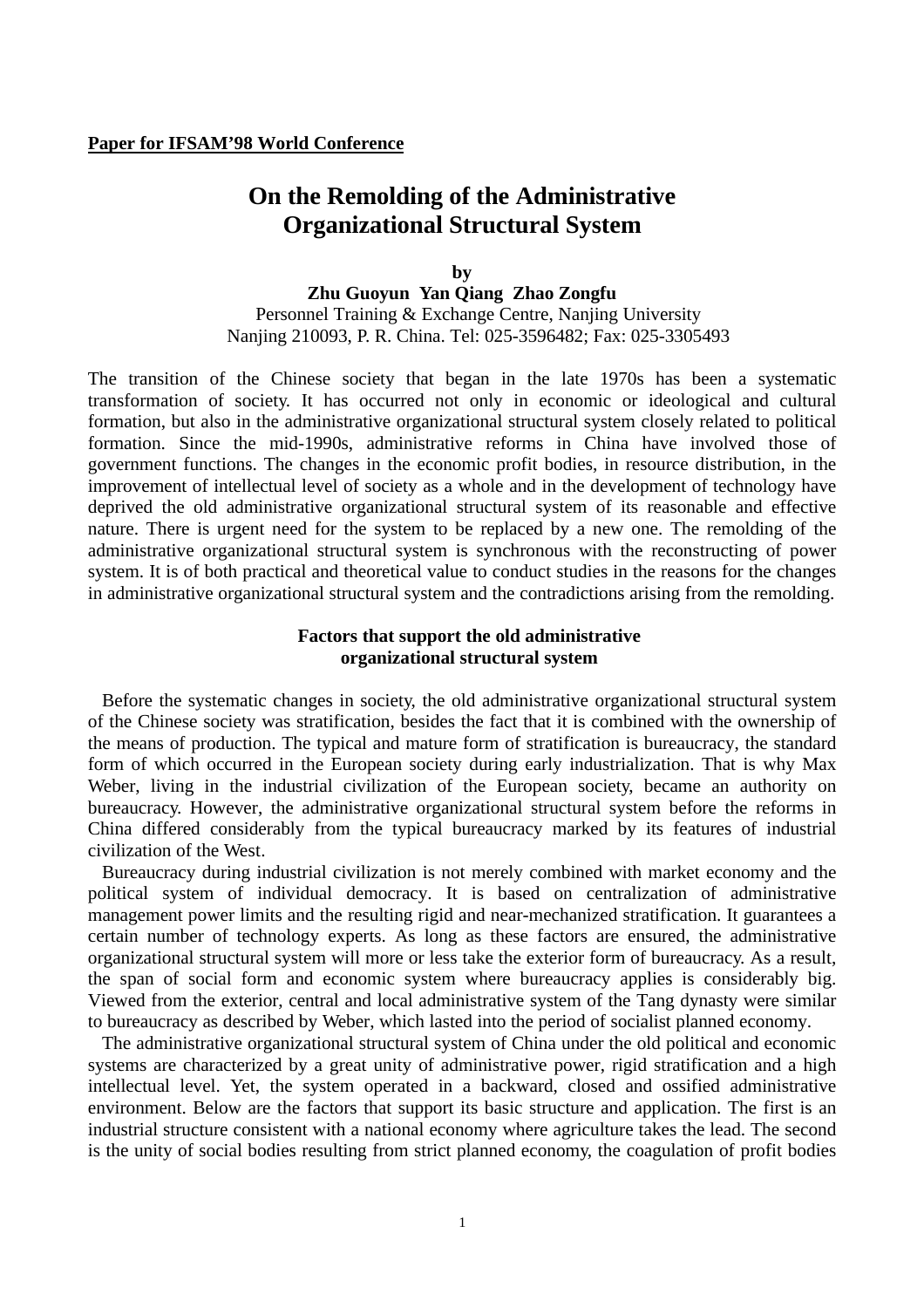and the monotony of information. The third is the great unity between politics and administration, whose functions are merged by the former. The last factor is that the level of education, science and technology of the whole society is low, and people are short of knowledge.

### **Conditions for the remolding of the administrative organizational structural system**

The administrative organizational structural system is the result of the system of administration as a whole or of the interaction between the administrative environment and the constituent systems of administration. It is also the product of the interaction among the smaller systems within the whole system of administration. As a result, there are numerous factors for the changes in the administrative organizational structural system. Of course, the factors are not equal. During the transition from a traditional society to a modernized society, the factors that affect the administrative organizational structural system include the structure of power system, the degree of administrative cultivation, management professionalism, the constitution of social profit bodies and the channels of information flow. To summarize in a formula,

AOSS  $\rightarrow$  (ps+ac+mp+pb+if), where

AOSS stands for administrative organizational structural system, ps for power system, ac for administrative cultivation, mp for management professionalism, pb for profit body and if for information flow.

The progressive reforms conducted in the transition of the Chinese society has not only shaken the old system but prepared the conditions for a new administrative organizational structural system.

In the first place, radical changes have occurred in the economic system. With the restoration of commodity economy, the coexistence of non-state economy with state economy, the separation of ownership and management as well as the clarification of property rights has been established an economic system where the market distributes resources. It has posed a great challenge to the sharing of profit and the fuzziness of profit body formed by planned economy. Thus, differences in profit distribution and the polarization of profit groups stand out.

In the second place, with the collapse of the old economic system and the gradual construction of the socialist market economy, government functions have changed. The government no long looks after everything. Some of its functions are weakened, some power polarized, some transformed, some strengthened and some purified. With the weakening, polarization, transformation, strengthening, purification and legalization, government power system is rebuilt, which must be followed by the remolding of the administrative organizational structural system.

In the third place, in the transition from a traditional society to a modernized society, industrialization is accelerated. The establishment of the modern enterprise system and the appearance of large groups of career entrepreneurs lead management of the Chinese society to a scientific and standard level. The development of the administrative science, and the teaching and research in management at institutions of higher learning, has seen organizational theories different from the traditional administrative organization. It has produced numerous professionals in administrative management, who are replacing those who could only observe rigid regulations and cater to superiors, with outdated knowledge, professional skills and poor adaptation to the rhythm of a modern society.

In the fourth place, the reforms have penetrated commodity economy into the vast rural areas. Domestic agricultural economy is being industrialized and urbanized, which has triggered the largescale flow of rural population. Farmers who would have stuck to their plots are going to the city for new opportunities. The most important basis of power centralization is now collapsing.

In the fifth place, the policy of opening to the outside world has made it possible for the Chinese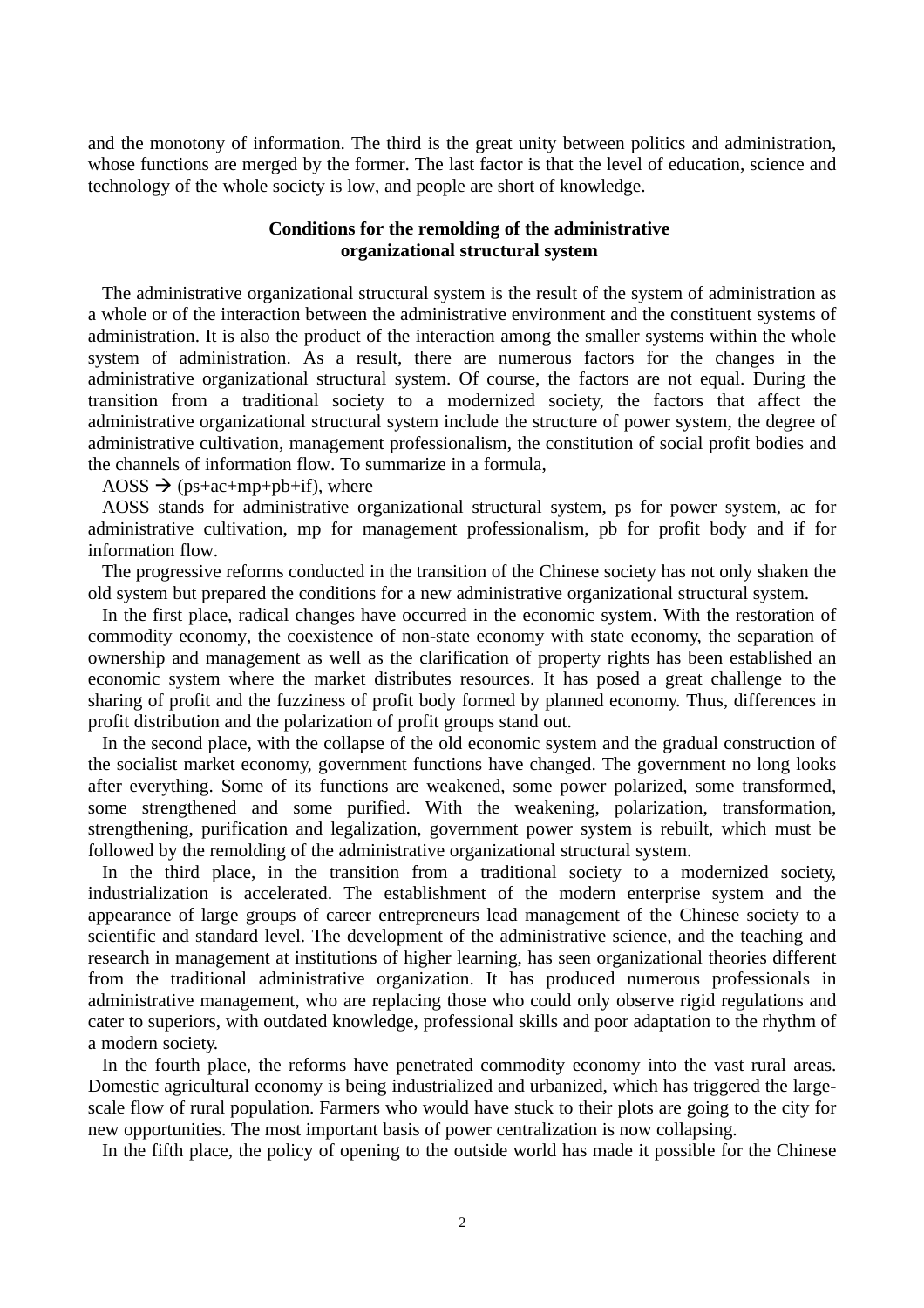society to grow in the high and new technology of the modern world. With the rapid changes of social values, the general improvement of intellectual level, the appearance of career management experts and the formation of conditions for office automation, mass media have changed in both quantity and means. Information comes no longer from stratification, and the content of transmission has changed from government domination to fact and description.

All this has formed great power that crashes down on the pyramid of the old, monotonous and centralized power system. The result is 'flattened stratification,' which leads structural variety, operational flexibility, elitism in the middle levels and professionalism of managerial decisionmaking.

#### **Differences in the remolding of the administrative organizational structural system between China and the West**

The changes in the administrative organizational structural system during the transition of the Chinese society correspond with the reforms of the administrative system during the post-industrial era of the West, which began after the 1970s. Bureaucracy who's side-effects had already appeared in the industrial era lost its reason of existence. A post-stratification administrative organizational structural system consistent with post-industrialization and the information era was established in many countries. Britain was where reforms in the administrative system went to greater length with considerably more success.

However, in the reforms of the administrative organizational structural system, China is both similar and different from Britain. As far as their similarities are concerned, efficiency is given top priority in both countries. The reforms in Britain were centered round effect appraisal, and efficiency was the first criterion for their success or failure. In China, a similar principle of efficiency was followed. In fact, the very reason that bureaucracy has no meaning in the modern era is that it does not emphasize efficiency.

Secondly, power transfer is the major means. A significant symbol of bureaucracy is the high centralization of administrative power, realized through the power pyramid. The reforms in the administrative organizational structural system in Britain only imposed certain power limits but transferred much administrative power to communities or folk groups. Similarly, after the collapse of the single planned economy in China, power transfer weakens certain government functions. Thus, government, especially the central government, no longer controls administrative power.

Thirdly, the major channels are organization retrenchment and stratification compression. Earlier, British organizations had many intermediate levels. Under the ministry was the bureau, which was followed by the department, which was more often than not followed by more intermediate levels, which was eventually closed by the office. By making direct and standard contact between the ministry and the office, organizational establishment was retrenched. Administration in China, too, took personnel retrenchment as its major means, where a work responsibility system was established by position classification on the basis of functions.

Fourthly, the aim of both countries was scientific decision-making. In Britain, the principle and methods of efficiency of an enterprise were introduced into an administrative organization while qualified management personnel were invited from a private institution to work in a government department, which brings the role of experts in decision-making. China also emphasized the scientific nature of decision-making, and proposed the establishment of advisory organizations to ensure the validity of the decisions made.

On the other hand, numerous differences exist in the remolding of the administrative organizational structural system in the two countries. First, their conditions for the renewing of the system are different. Under the conditions of the post-industrial era, Britain follows post-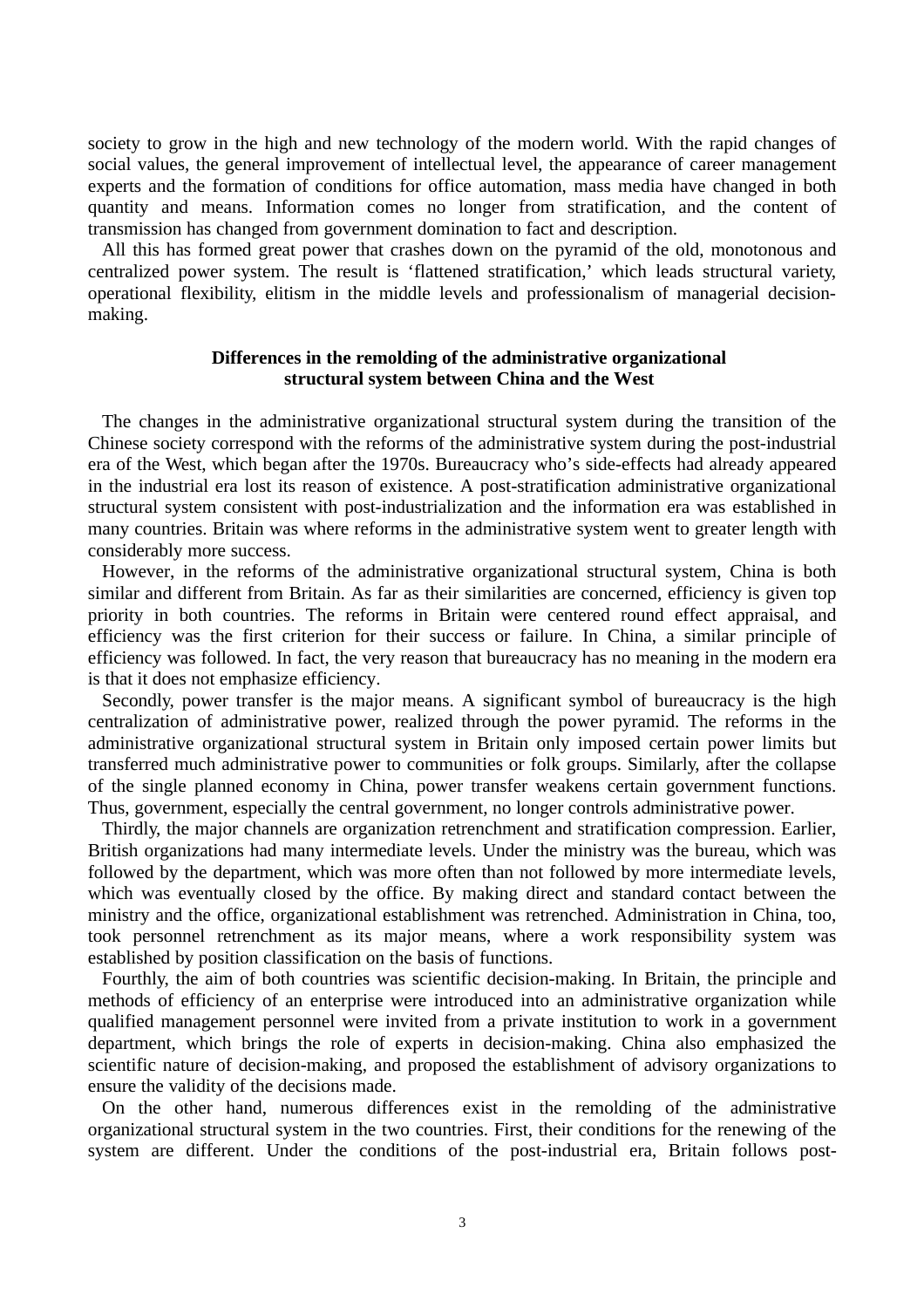stratification. In contrast, China has established post-stratification at a time of transition from a traditional society to an industrialized society.

Second, the prerequisites for the remolding are different. In Britain, administrative decisionmaking functions are separated from its executive functions. In China, however, the appropriate separation of politics and administration is the truth.

Third, the personnel systems involved in the remolding are different. In Britain, the public servant system has a long history with a set of strict standards. The major feature of the British public servant system is political neutrality, coordinating with the anonymous principle. The collapse of British stratification was preceded by the principle of political neutrality and the anonymous principle in the public servant system. In China, however, the transition of the administrative organizational structural system to post-stratification is represented by the very establishment of the public servant system.

#### **Contradictions in the establishment of post-stratification**

In the course of the going of stratification and the coming of post-stratification, some contradictions arise in the administrative organizational structural system, which are roughly divided into two categories. One is the contradiction between the old and new administrative organizational structural systems. It is true that stratification is outdated, yet as a long-time system, it has inertia, which is not only systematic but also cultural. Therefore, much time and energy is needed to eliminate its influence. When stratification is not yet eliminated and post-stratification is being improved, their contradiction is unavoidable.

The other type of contradiction comes from the establishment of the new system.

Firstly, as 'flattened stratification' is achieved by power transfer, power scattering is basically inevitable, which results in the loss of control of administrative behavior and operation. As intermediate levels in stratification are not few, and are clear-cut, power is centered round the top levels, forming a pyramidal organizational chart. Post-stratification, on the other hand, is aimed at the flattening of such a structure.

Secondly, as the expert decision-making system is relied on, organizational targets in the center of administrative decision-making may easily be switched, and so does replacement of organizational targets. For example, the observation of regulations is a means to the achievement of administrative targets, yet in stratification, some administrators view that observation as the observation of every single regulation. As a result, the instrumental value of means become the ultimate value, which is a feature of bureaucracy.

Thirdly, the cost of the remolding of the administrative organizational structural system is high. As numerous intermediate levels must be retrenched, it means that a large group of administrators must change jobs. Of the cut personnel, some have no special skills apart from their administrative ability, so that it is difficult for them to find jobs outside their original field. The administrative organizations must look after them. The training of some others for new employment is also costly. Moreover, a considerable number of test-qualified administrators are needed to replace those who are no longer qualified. Their training, whether taken care of by institutions of higher learning or by specialized administrative training organizations, requires considerable investment. It is also possible that some organizations make use of the chance of retrenchment and establish profitorienting administrative organizations on the basis of their administrative power and economic information. It will not only cause loss of government power but damages government image. In that case, there will be considerable loss of cost.